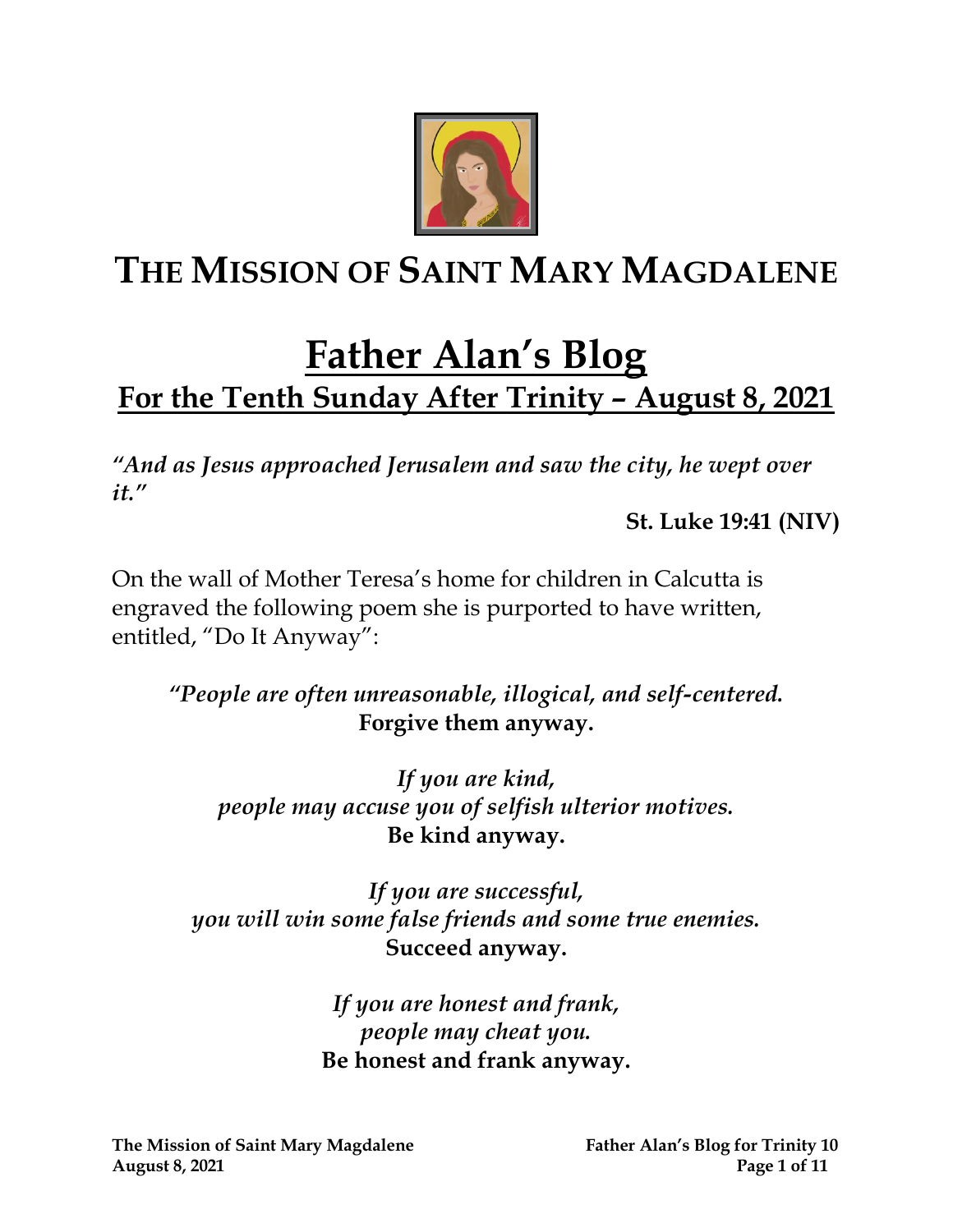*What you spend years building, someone could destroy overnight.* **Build anyway.**

*If you find serenity and happiness, they may be jealous.* **Be happy anyway.**

*The good you do today, people will often forget tomorrow.* **Do good anyway.**

*Give the world the best you have, and it may never be enough.* **Give the best you've got anyway.**

*You see,* **in the final analysis it is between you and God; it was never just between you and them anyway."**



In today's Gospel Lesson (St. Luke 19:41-46), we find Jesus in the process of making His triumphal entry into Jerusalem on the first Palm Sunday. Only a few short moments before, as He rode on a donkey's colt down from the Mount of Olives, Jesus had experienced crowds of jubilant people spreading their cloaks on the road in front of Him. And as Jesus passed by, the people, according to verse 38, were waving palm branches and praising God:

#### *"Blessed is He who comes in the name of the Lord! Hosanna in the highest!"*

Nevertheless, in verses 41-42 we read:

**The Mission of Saint Mary Magdalene Father Alan's Blog for Trinity 10 August 8, 2021 Page 2 of 11**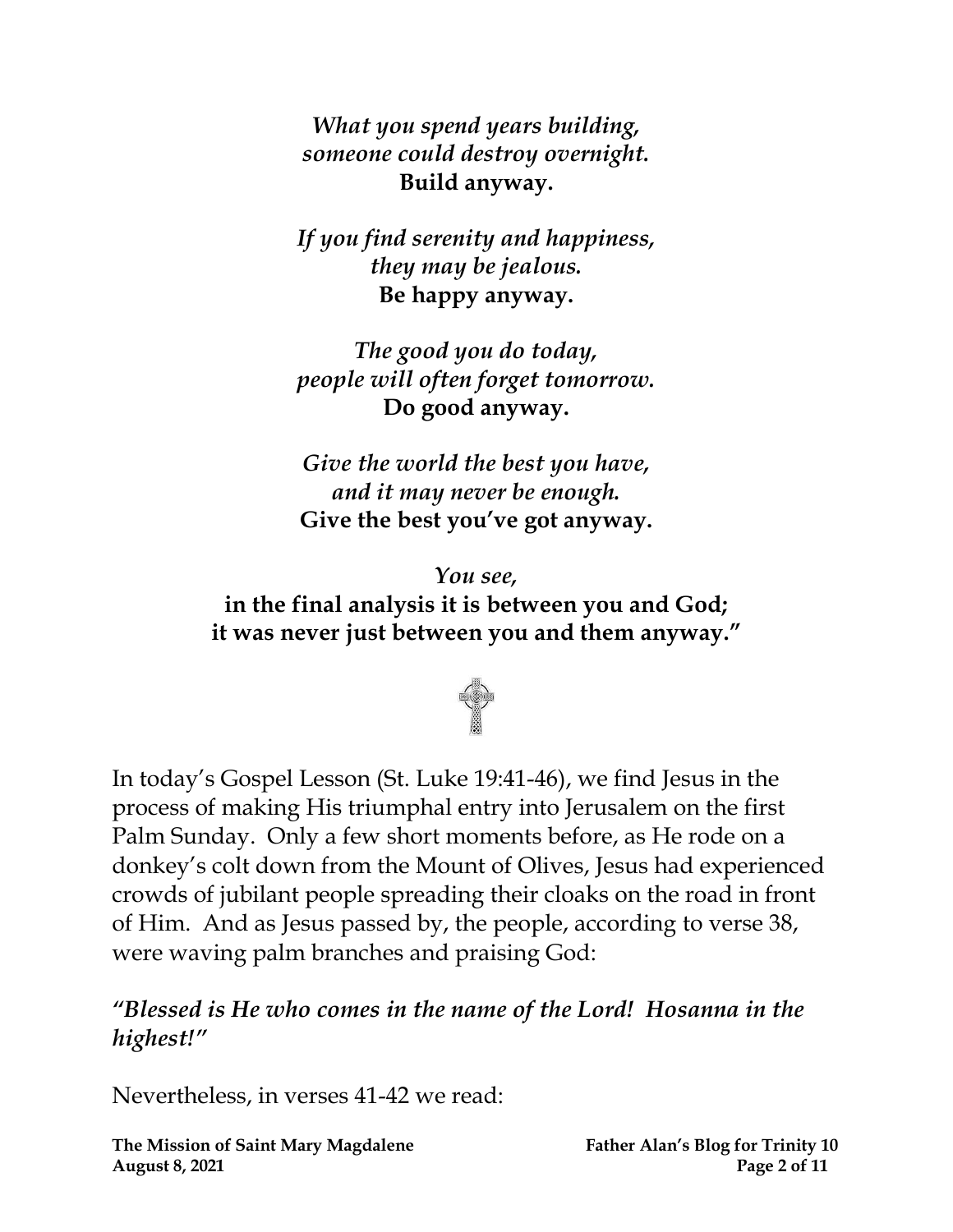*"As Jesus approached Jerusalem and saw the city, he wept over it and said, 'If you, even you, had only known on this day what would bring you peace—but now it is hidden from your eyes.'"*

For God had indeed come to His "Chosen People" in the person of Jesus of Nazareth, the Messiah, but they failed to recognize Him, and, in the end, they rejected Him.



This is not the first – or only – time that we read in Holy Scripture about our Lord lamenting over the "Holy City". In St. Luke 13:31-35, for example, Jesus was teaching the people in all the towns and villages of Perea, a region north of Judea through which Jesus was passing at the time as He made His final march toward Jerusalem. While standing on a hillside, Jesus receives a message from some Pharisees in the form of a death threat from King Herod Antipas of Perea. (No doubt, the Pharisees were trying to frighten Jesus into leaving the area and going south to Judea.) Undeterred, in response our Lord exclaims in verse 33:

### *"In any case, I must keep going today and tomorrow and the next day—for surely no prophet can die outside Jerusalem!"*

One can imagine our Lord Jesus then physically turning toward His "Holy City" as He laments for its inhabitants in verse 34a:

*"O Jerusalem, Jerusalem, you who kill the prophets and stone those sent to you…"*



Being a prophet does not necessarily mean being someone who can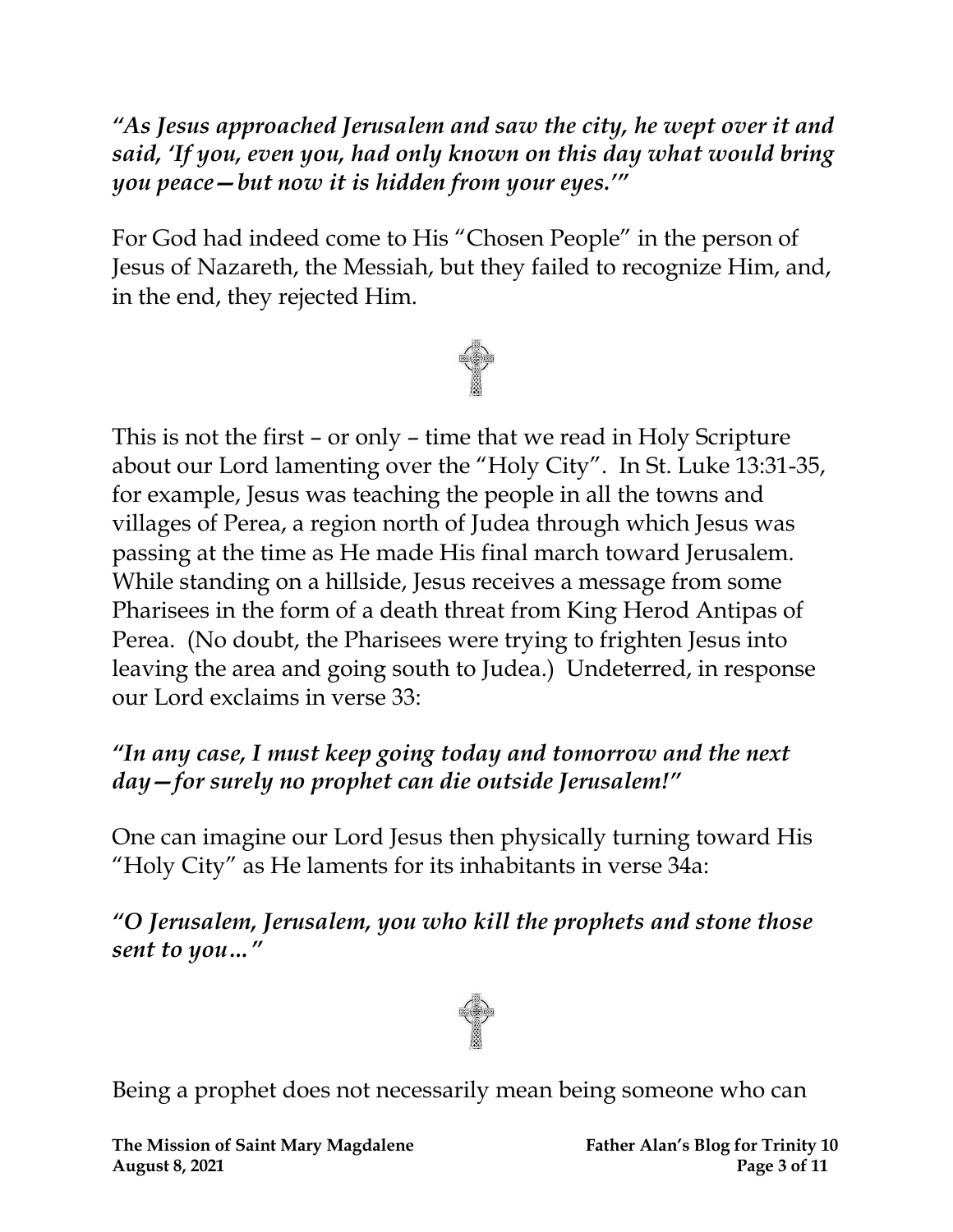tell the future; rather, being a prophet more accurately means being a "messenger of God" – whatever the cost. What's more, if we were to read (in the Old Testament books that bear their names) about the callings of, perhaps, two of the more well-known of the biblical prophets (Jeremiah, in chapter 1 of his book, and Isaiah, in chapter 6 of his), we would readily see that:

### **the two of them felt completely inadequate for the task; and neither one actually wanted the job.**

Can anyone REALLY blame them? For being a prophet was a lonely job, and it meant having to go to the very centre of a difficult situation and deliver a hard line. Consequently, it made a person extremely "unpopular" with other people. For example:

- **it got one in trouble,**
- **or beaten up,**
- **or stoned,**
- **or thrown into a cistern to die of starvation,**
- **or kidnapped into exile,**
- **or, most often, it got one killed.**

(In Isaiah's case, tradition has it that he was **sawn in half**.)

And what, exactly, was the difficult message that Isaiah and Jeremiah, and other courageous men like them, such as:

- **Hosea,**
- **And Amos,**
- **And Micah,**
- **And Zephaniah,**
- **And Zechariah,**
- **And Malachi,**

What, precisely, was the problematic message they were preaching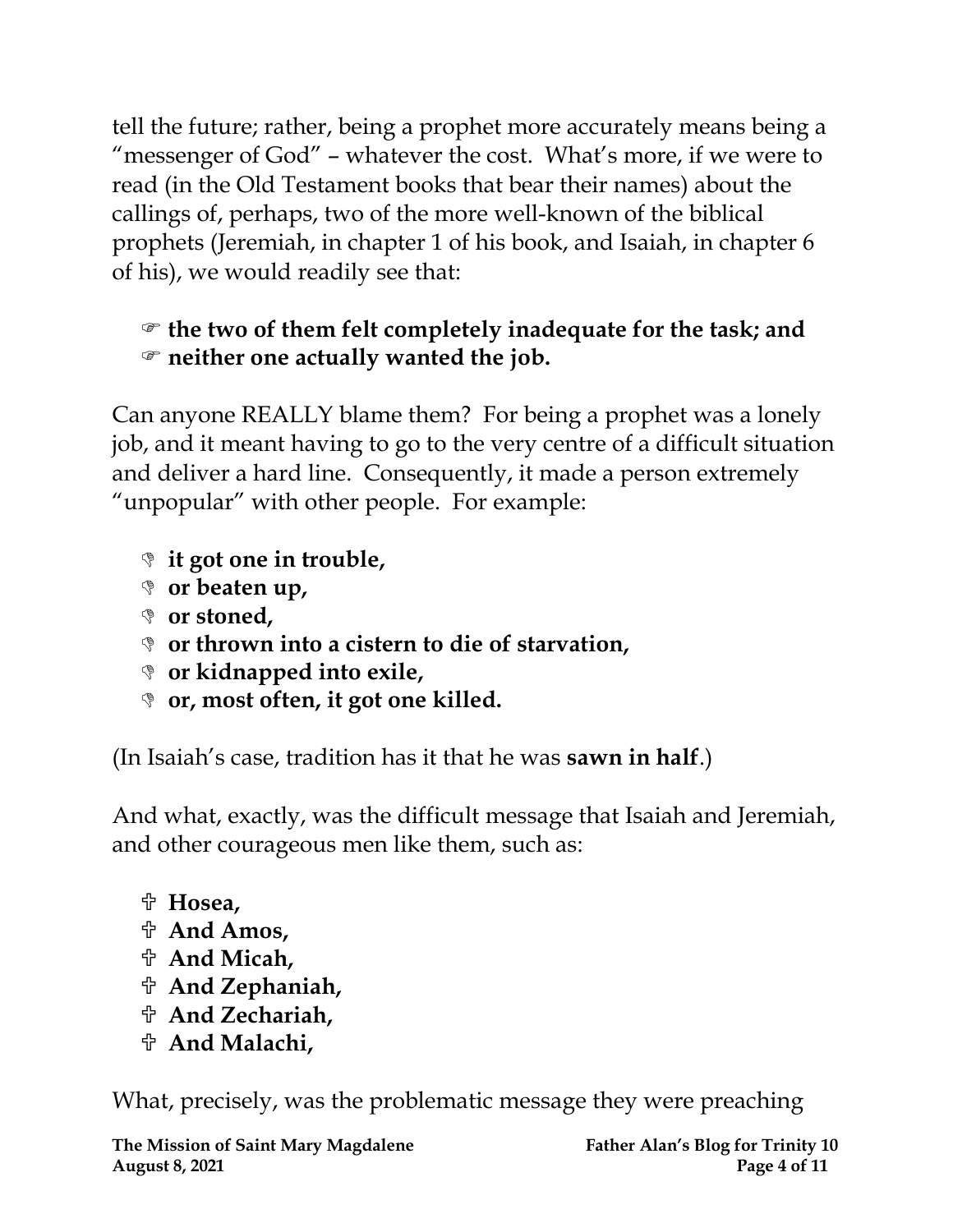that caused God's Chosen People" to hate them so? Well, how about this for starters:

#### **Love for the unloved; and Justice for the oppressed.**

Even Moses – a full 1,400 years before the birth of Jesus Christ – urged the nation of Israel (in Deuteronomy 10:18, and, again, in 27:18) to give special consideration to:

#### *"…the persecuted, the slave, the widow, the orphan, the hungry, and the foreigner in their midst…"*

The Israelites, however, did not want to hear it; instead, they blamed God for their current problems, and they swept their guilt under the carpet by getting rid of their accusers.



Not much has changed, either. For people – even those OUTSIDE the Church – have always had a real problem with being told that:

**their behaviour is lacking; and** 

**they are falling woefully short of God's holy standards.**

And 2,000 years ago, Jesus knew that just such a difficult situation awaited Him in the so-called "Holy City" of Jerusalem because of the faithlessness and unrighteousness of her people. Jesus knew that it was a situation in which He would die; hence, His telling comment in St. Luke 13:33:

## *"No prophet can die outside Jerusalem."*

And Jesus had long since set His face toward Jerusalem. And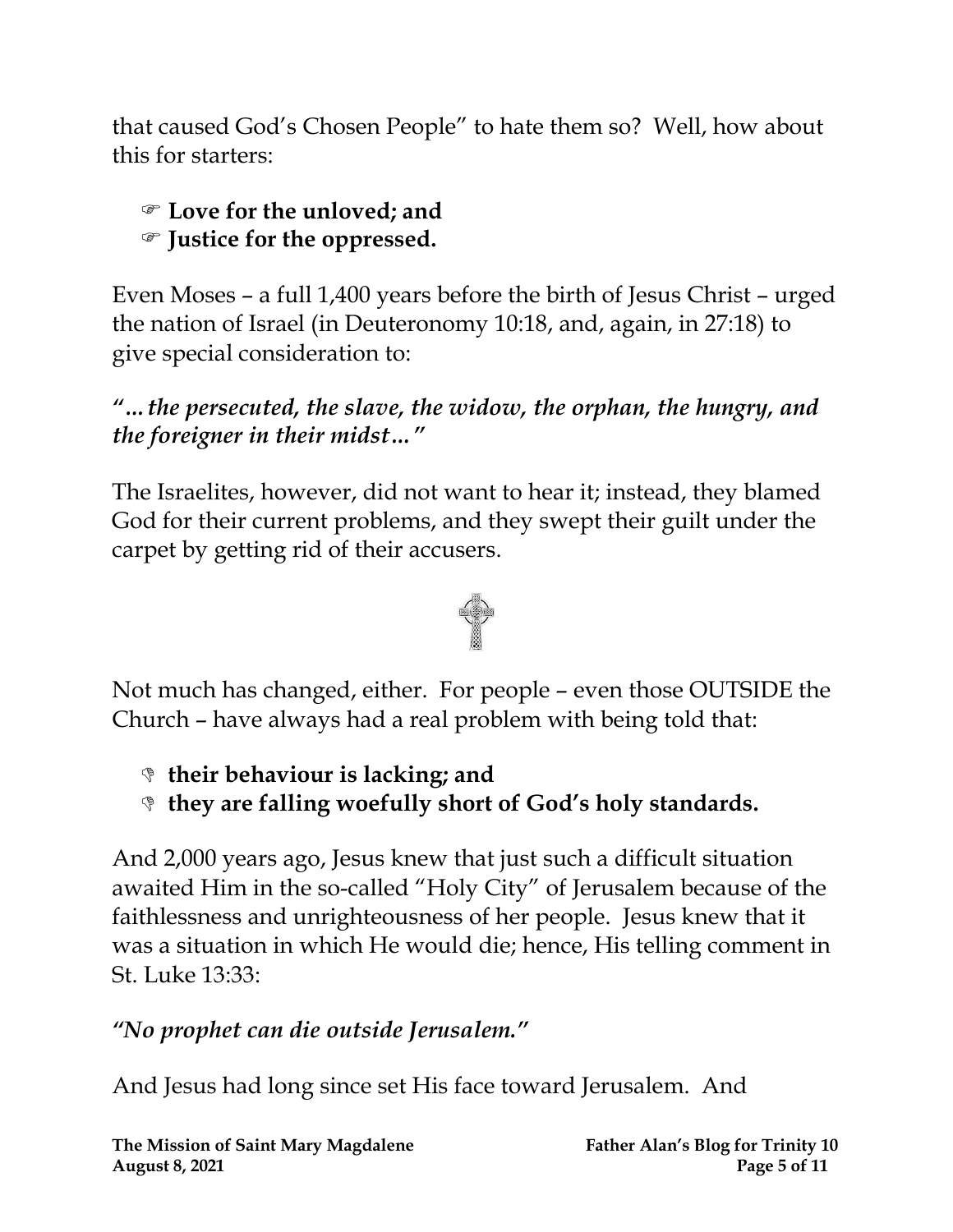although, in today's Gospel Lesson, Jesus was still five days removed from His ultimate destination on Calvary's cruel cross, He could readily see the need, and the pain, and the danger, that awaited Him in God's "Holy City".

So, how did Jesus respond?

## **First, Jesus lamented; and**

**Secondly,** *He WEPT.*

Jesus agonized for His people to choose to follow Him, to have faith in His love for them – a Divine love called "agape" that could also help them reach out to all others. However, because of His love for His people, Jesus would not - **could not** – make that choice for them. For humanity had been created in His image, meaning that people had all been given free will and the freedom to make choices, and humanity was exercising its choice by turning away. And now, as verses 34-36 so poignantly bear witness, the reality of the fate that would befall His children was enough to break Jesus' heart:

*"The days will come upon you when your enemies will build an embankment against you and encircle you and hem you in on every side. They will dash you to the ground, you and the children within your walls. They will not leave one stone on another, because you did not recognize the time of God's coming to you."*

(Jesus' prophecy against Jerusalem was fulfilled within only two generations in AD 70, when the Romans, under General Titus, used an earthen ramp to besiege the city, ultimately destroying it and its temple. Thus:

- **By failing to recognize God (that is, Jesus) in their midst, and**
- **By blaming Him for their current problems, and**
- **By turning away from Him, and**
- **By seeking to remove Him from their lives, and**
- **By nailing Him to a tree,**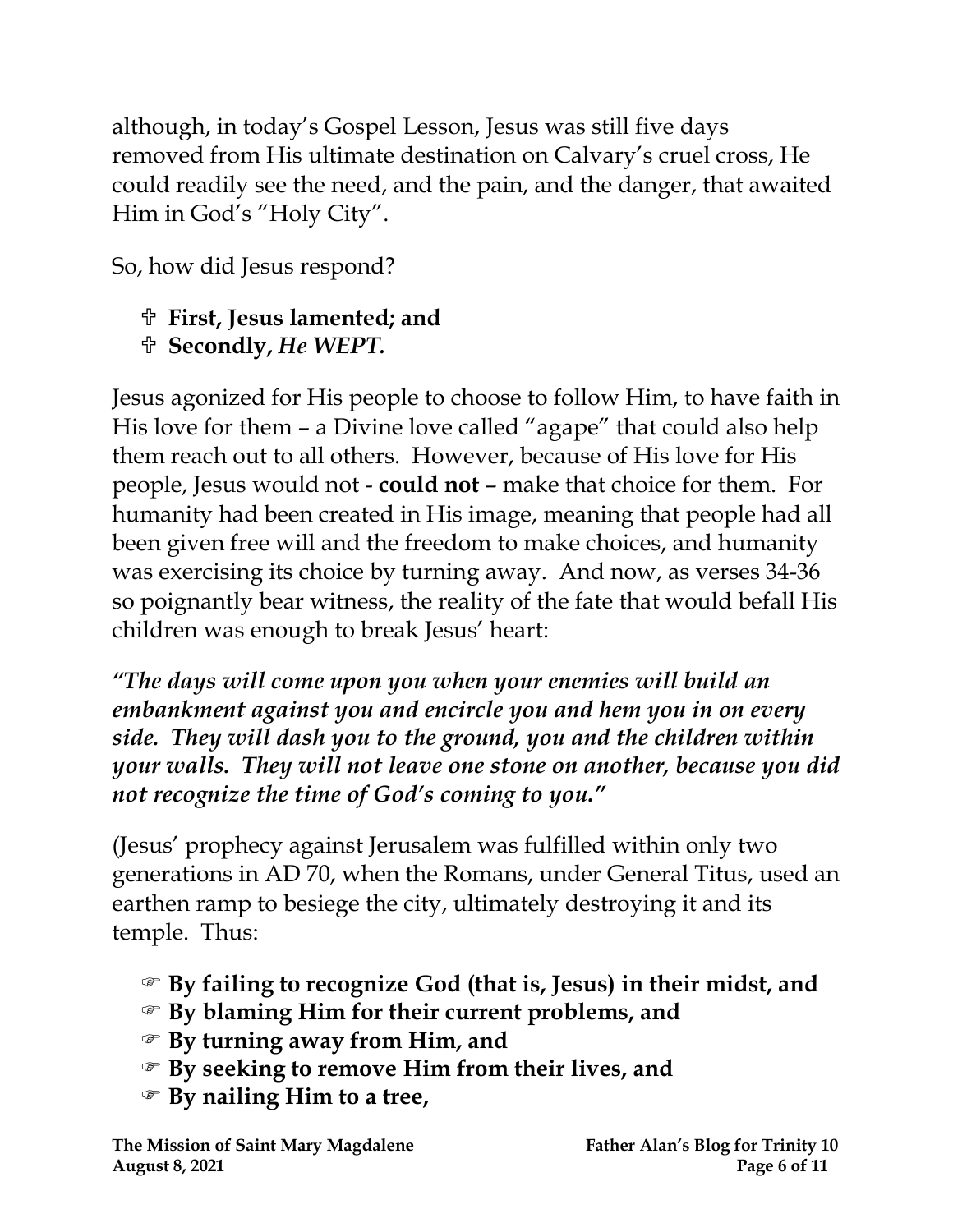The people had, unwittingly, condemned Jerusalem to destruction **from within** because their years of hedonistic faithlessness had led to:

```
 self-reliance, and
```
- **selfishness, and**
- **greed,**

Which, in turn, had resulted in widespread:

```
 neglect, and 
 poverty, and 
 disease,
```
And, eventually, would lead to the total ruin of their "Holy City".)



And today, Jesus still weeps for His people. And many people still blame God for the situations in which they find themselves. And they still murder His prophets – if not physically, then spiritually, which is still obliterating the Spirit of the Sixth Commandment (Exodus 20:13):

### *"Thou shalt do no murder."*

All because modern day prophets – clergy and laity alike – still make the choice to be obedient to God's calling by accepting the challenge to be the bearers of God's loving message of repentance and salvation from sin to His people.

So, what, exactly, is "The Message"?

- **1. To hold up a "mirror" (if you will), and**
- **2. To ask people to have the courage to take a long, hard look at**  *themselves* **– specifically at their thoughts, words, and deeds.**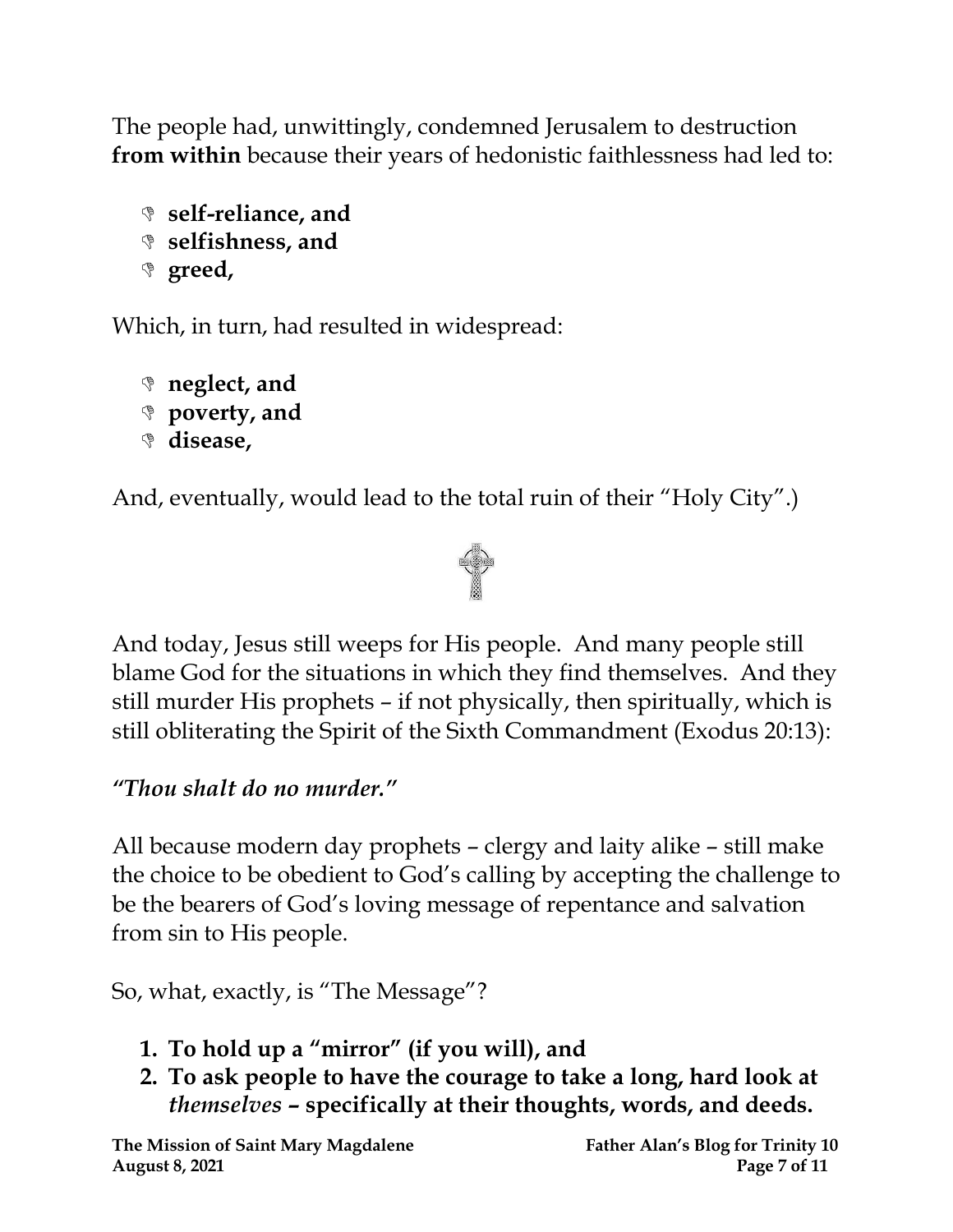(Understanding, of course, that the messenger holding the mirror has already spent a great deal of time struggling with his or her own "reflection".) But, regardless of the message's truth, many so-called "church people" do not like it, and they will do anything to stifle it.

To begin with, they try to "change the channel" by complaining about:

```
 church laws,
```

```
 or doctrine,
```

```
 or liturgy,
```

```
 or the length of services and sermons,
```

```
 or the offering of Bible Studies,
```

```
 or the frequency of fellowship events.
```
And if that does not work, these people will then seek to discredit and destroy God's messengers and their ministries by making false allegations against them, such as accusing God's messengers of:

```
 lying, or
```

```
 doing a poor job or, even,
```

```
 stealing from the church coffers.
```
Mean-spirited pew-warmers such as these literally relish the opportunity to talk behind the backs of God's messengers and spread malicious stories about them, by gossiping among themselves (and among any others who choose to listen to them). In admonishing people like this, Jesus Himself declares (St. Luke 16:15):

#### *"You are the ones who justify yourselves in the eyes of men, but God knows your hearts. What is highly valued among men is detestable in God's sight."*

And when all else fails, and God's Message is still being proclaimed, and mean-spiritedness no longer holds sway within a worshipping community, in a last-ditch attempt at regaining "control", such people resort to "voting" with: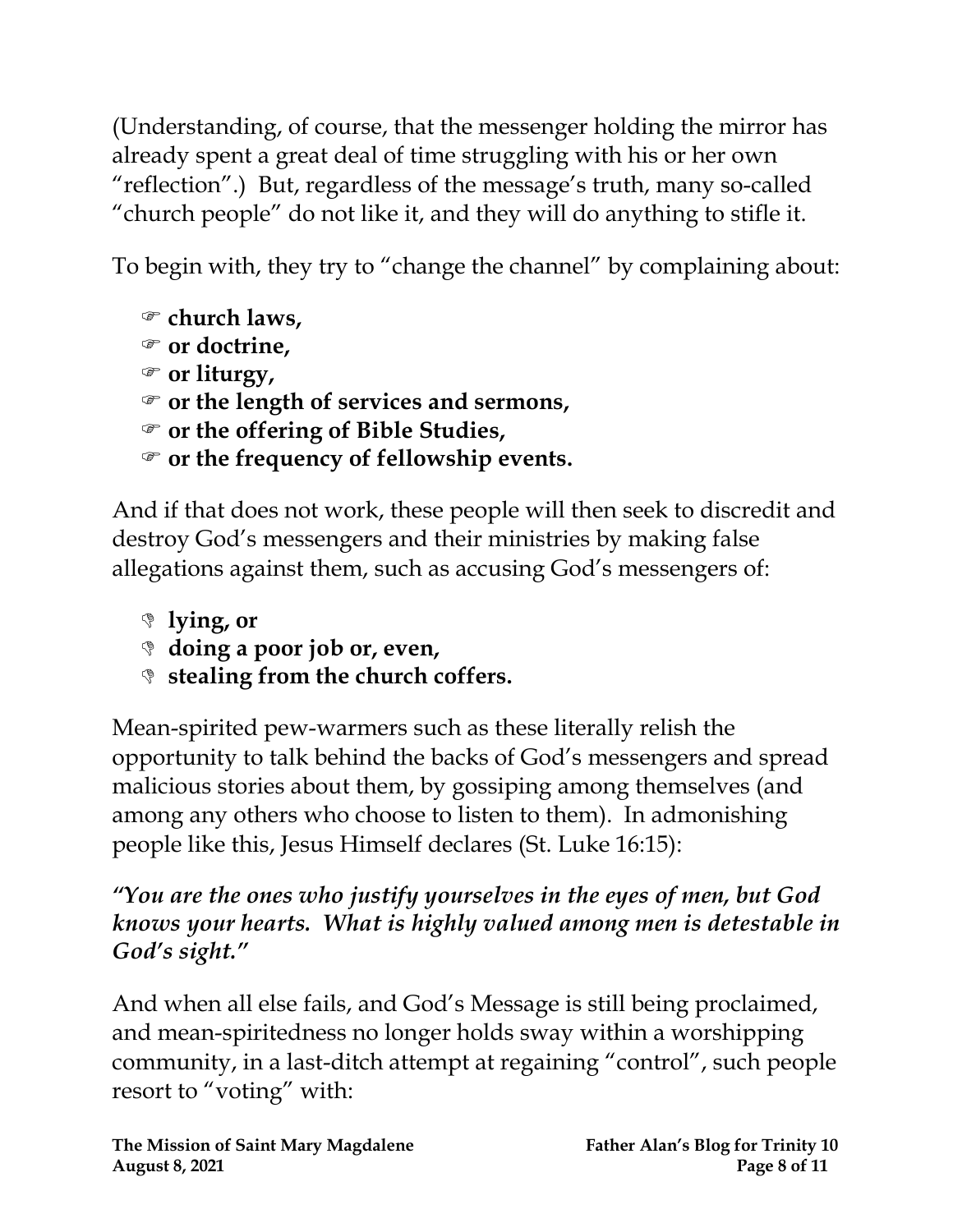**their feet, or their wallets, or both,**

By refusing to support the ministry and by leaving the church and "taking their money elsewhere".

People with this mind-set (or, more accurately, "heart set"), need to understand that their thoughts, words, and actions are working like **a cancer on the Body of Christ**. And those who possess such an unholy attitude need to seriously consider why they even entered a House of God in the first place. If they can honestly rationalize to themselves that they are endeavouring to be earnest seekers of God (and of His Kingdom on earth), then I would strongly suggest, for the sake of their eternal souls, that their behaviour change **immediately**. For as Jesus forewarned His 72 disciples when He commissioned them to be His messengers to the people (St. Luke 10:10-12):

*"Whenever you enter a town and they do not welcome you, go out into its streets and say, 'Even the dust of your town that clings to our feet, we wipe off in protest against you. Yet know this: the kingdom of God has come near.'* **I tell you, on that day it will be more tolerable for Sodom than for that town***."*

Furthermore, if any such people choose to enter a House of God to intentionally cause "mischief", then they need to realize that they are merely causing short-term pain for others, but, in the long run, they are wreaking eternal havoc for themselves. Because they are not fighting against "flesh and blood" (that is, against men and women), but, rather, against the God of all creation Who sent them, as Jesus went on to assure His 72 messengers (St. Luke 10:16):

*"Whoever listens to you listens to Me; whoever rejects you rejects Me; but whoever rejects Me rejects the One who sent Me."*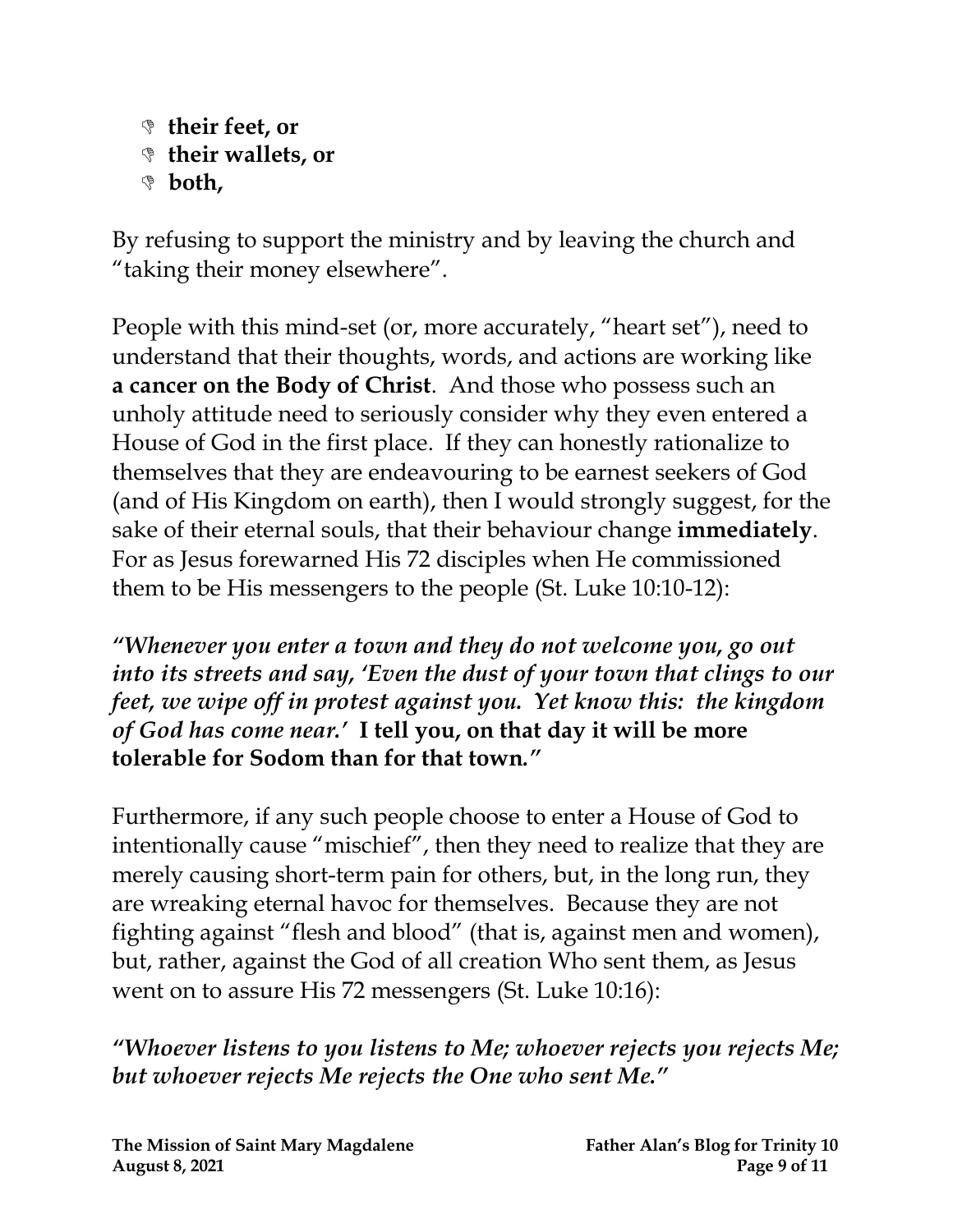In short, therefore, I really do not give "a snowball's chance in Hades" for such people's chances.

What a pity – all this time, and talent, and energy, spent in fighting the will and the work of Almighty God, instead of choosing to be earnest seekers of Jesus Christ and learning how to become His faithful servants unto the world, one that is still full of those who are:

**persecuted, or enslaved, or widowed, or orphaned, or seeking safe refuge; or hungry, or sick.**

(For instance, it is tragic beyond words to realize that in the short time it took to read this blog, more than 250 of the world's children died because of malnutrition and disease.)



In St. Luke 13:35b Jesus was referring to the inhabitants of Jerusalem when He warned:

*"You will not see me again until you say, 'Blessed is He that comes in the Name of the Lord.'"*

Well, it happened – just as He said it would – on that first Palm Sunday, as Jesus wept over the tragedy of a lost opportunity: that the people were being visited by their Saviour – God's long-promised Messiah – but they did realize it. Perhaps, they did not even care to. And as a result, instead of receiving Him, they **killed** Him.